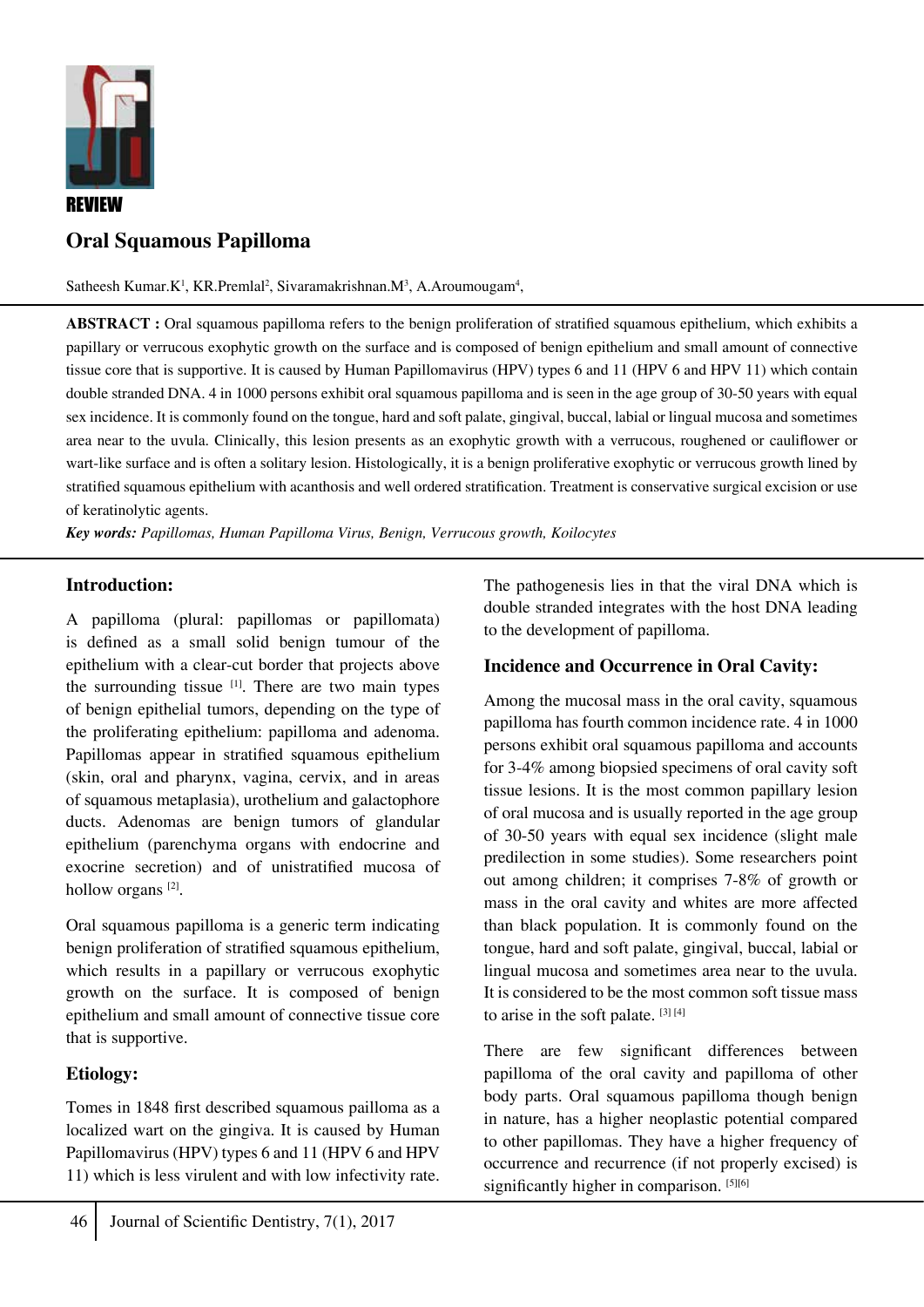#### *Oral Squamous Papilloma Satheesh Kumar et al*

# **Clinical features:**

Clinically, this lesion presents as an exophytic growth with a verrucous, roughened or cauliflower or wartlike surface and is often a solitary lesion. The surface shows numerous small finger-like projections or may be blunted. It is a pedunculated lesion but can be sessile occasionally. It is often well circumscribed. It is mostly painless and appears as a white or pink lesion depending on the thickness of keratinization. Sometimes the surface appears reddened due to trauma. The size is most often small measuring a few millimetres to less than 1cm in diameter but sometimes large lesions can be seen (Fig-1) [7][8][9].

#### **Clinical Differential Diagnosis:[9]**

- 1. Verruca vulgaris
- 2. Condyloma acuminatum
- 3. Verruciform xanthoma
- 4. Multifocal epithelial hyperplasia
- 5. Nevus unius lateris
- 6. Acanthosis nigrans
- 7. Focal dermal hypoplasia (Gorlin-Goltz syndrome)

#### **Gross features:[4]**

The gross specimen appears whitish pink in color and exhibits finger like or cauliflower like surface projections. Majority of the lesions are lesser than 1 cm.

#### **Histopathology:**

Histologically, it is a benign proliferative exophytic or verrucous growth lined by stratified squamous epithelium with acanthosis and well ordered stratification. Oliveira et al proposed strict histopathological criteria for squamous papilloma includes finger-like projection of stratified squamous epithelium with normal maturation of cells (Fig-2), presence of hyperparakeratosis in epithelium, Koilocytosis as the result of perinuclear cytoplasmic vacuolisation of spinous cells which produce perinuclear clear/ pale halos and pyknosis, occasionally basilar hyperplasia (Fig-3). The connective tissue is fibrovascular in nature which might show inflammation<sup>[7][10][11]</sup>.



**Fig-1: Intra oral picture shows exophytic growth in relation to 32, 33 region**



**Fig-2: Acanthotic stratified squamous epithelium with blunt exophytic projections [H & E, 4x]**



**Fig-3: Dyskeratosis evident in the epithelium [H & E, 10x]**

#### **Laboratory Diagnosis:**

Detection of the virus by conventional biopsy is very difficult as only changes caused by the virus can be observed. Electron microscopic analysis shows viral particles. The other methods of detection are *in situ* hybridization, immunohistochemistry and polymerase chain reaction (PCR) techniques.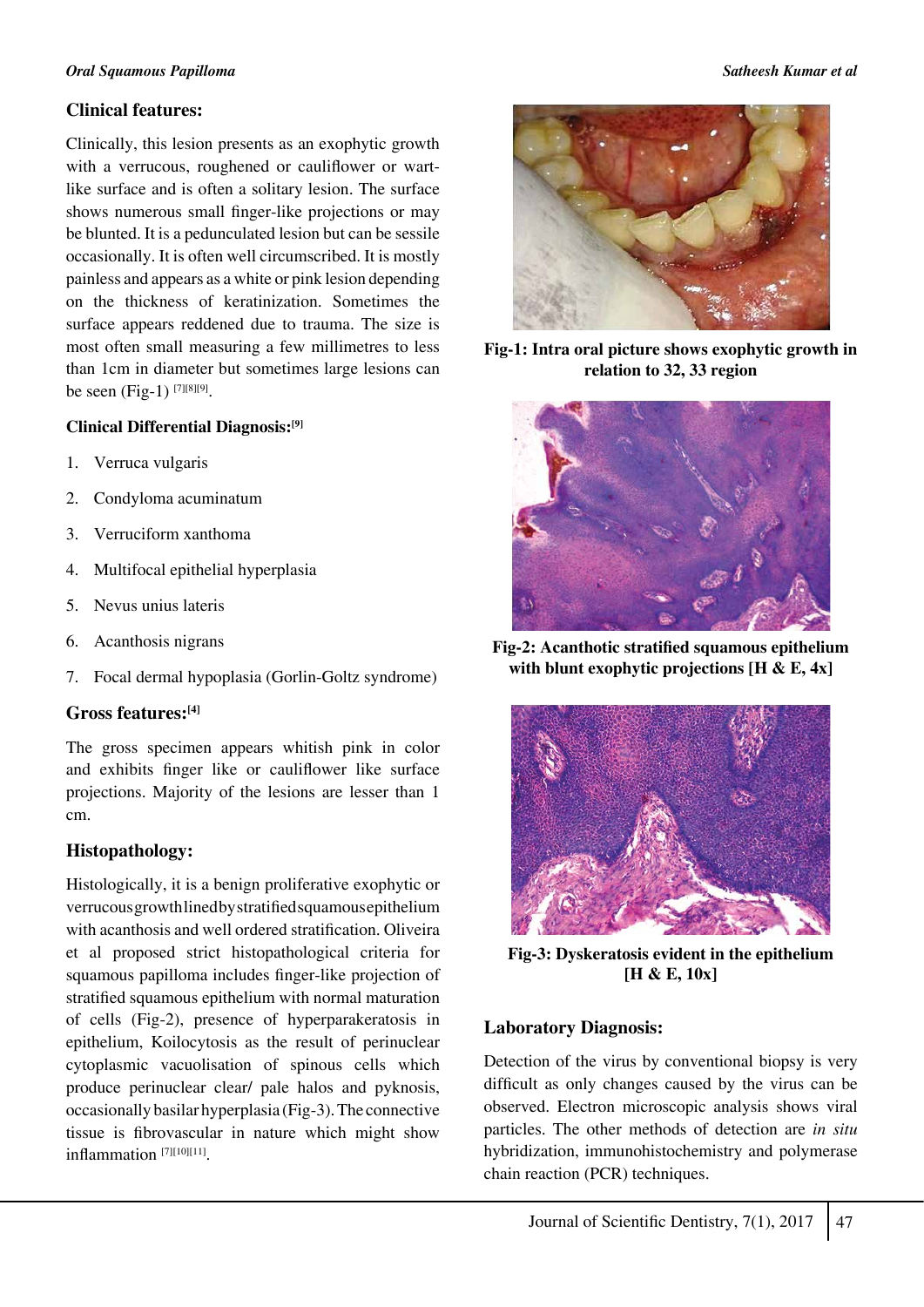# **Immunohistochemistry:[12]**

P53 (TP53 or tumor protein), PCNA (Proliferating cell nuclear antigen), CD44 (cell-surface glycoprotein involved in cell–cell interactions, cell adhesion and migration) and Bcl-2 (B-cell lymphoma 2) are overexpressed in case of malignant transformation and in papillomas with epithelial dysplasias.

## **Treatment**

The typical treatment for squamous papilloma is surgical excision with recommended clearance of 1mm margin at base to the depth of the submucosa. Lactic acid containing keratinolytic agents and liquid nitrogen can be used to excise very small lesions [13].

#### **References :**

- 1. Dorland W. Dorland's Pocket medical dictionary. Philadelphia: Elsevier; 1982.
- 2. Prashant P. Jaju, Prashant V. Suvarna, Rajiv S. Desai. Squamous Papilloma: Case Report and Review of Literature. Int J Oral Sci. 2010;2(4):222–225.
- 3. StinaSyrjanen. Human papillomavirus infections and oral tumors. Med MicrobiolImmunol. 2003;192:123–128.
- 4. Barnes L. Pathology and genetics of head and neck tumours. Lyon: IARC Press; 2005.
- 5. Koichi Mishima, Yoshiki Nariai, Seiji Obara, Yasuro Yoshimura. Human Papilloma virus in Oral Squamous Papilloma and Verrucous Carcinoma: Evaluation Using in Situ Polymerase Chain Reaction Detection. Asian J Oral Maxillofac Surg. 2002;14:95099.
- 6. AN K, R R, H HK. Larg squamous papilloma o buccal mucosa.JCR 2012;2:110-113
- 7. Regezi J, Sciubba J, Jordan R. Verrucal-Papillary lesion. In: Oral pathology clinical pathological correlations. 4th edition. St. Louis, Mo.: Elsevier/Saunders; 2003. P. 143.
- 8. Rajendran R, Sivapathasundaram B. Benign and malignant tumors of oral cavity. In: Shafer's textbook of Oral Pathology.6th edition. Noida, New Delhi: Elsevier; 2009. P. 81.
- 9. Neville, Damm, Allen, Bouquot. Epithelial pathology. In: Oral and Maxillofacial Pathology. 2nd edition. New Delhi: Elsevier/Saunders; 2014. P. 316.
- 10. Bao Z, Yang X, Shi L, Feng J, Liu W, Zhou Z. Clinicopathologic features of oral squamous papilloma and papillary squamous cell carcinoma: a study of 197 patients from eastern China. Annals of Diagnostic Pathology. 2012;16(6):454-458.
- 11. Abbey LM, Page DG, Sawyer DR. The clinical and histopathologic features of a series of 464 oral squamous cell papillomas. Oral Surg Oral Med Oral Pathol. 1980 May; 49(5): 419-28.
- 12. Reszeć J, Sulkowska M, Famulski W, Guzińska-Ustymowicz K, Sulkowski S. The expression of tumorigenesis markers in oral papilloma. Pol J Pathol. 2002;53(4):195-200.
- 13. Marx RE, Stern D. Oral and Maxillofacial Pathology: A Rationale for Treatment. Hanover Park, Ill.: Quintessence Publishing; 2003: